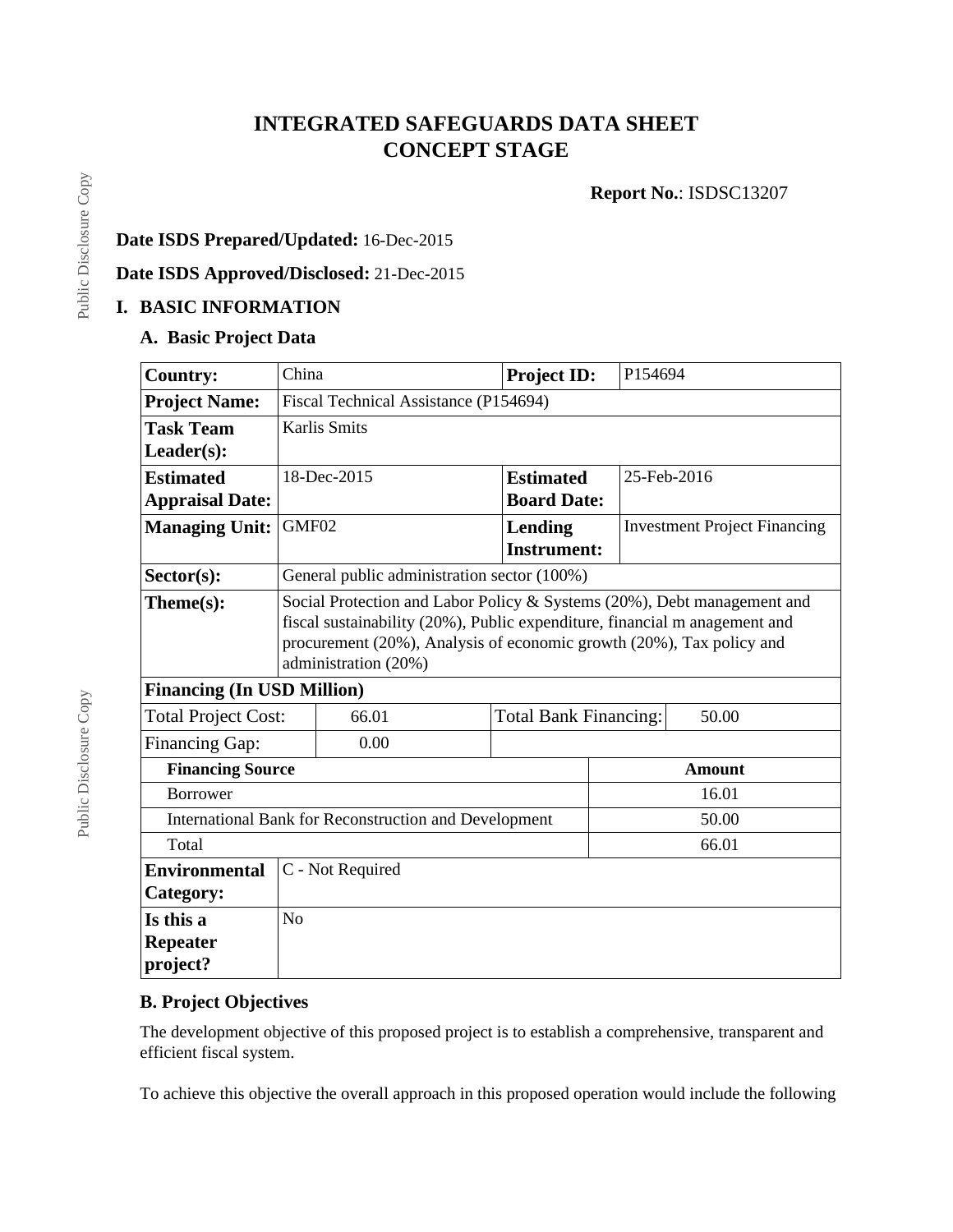#### activities:

a. facilitate formulation, design and implementation of policies, institutional modifications and a legal framework required to support a modern fiscal system in China with due consideration to changing economic structures domestically and internationally;

b. develop a pool of skilled management talent and broaden international knowledge exchange and dialogue on fiscal issues based on generally accepted international rules to facilitate reform implementation;

c. develop an integrated and shared management information system (MIS) for the social security fund management to manage social insurance fund balance sheet and optimize fiscal risk management associated with social security liabilities.

### **C. Project Description**

Project activities are structured in three interrelated thematic components:

Component 1: Strengthening key elements of China's public finance system: financing consultancies, supporting policy research, designing analytical tools, implementation support and capacity building activities in (i) establishing the basic framework of a modern public finance system, (ii) developing a modern budget management system, (iii) developing a road map for tax policy reforms, (iv) conforming inter-governmental fiscal relationships, (v) implementing accrual-based financial reporting, including developing central government and state balance sheets, (vii) formulating appropriate legal framework for China??s fiscal and tax laws.

Component 2: Fostering Sustainable Development: financing consultancies, undertaking policy research, designing analytical tools and capacity building activities in (i) facilitating a transition towards a green growth strategy, (ii) unlocking technological innovation as a driver for growth, (iii) analyzing medium and long-term economic growth prospects, (iv) creating business climate for small and medium-sized enterprises (SMEs), (v) China's rights, obligations and development strategies in the system of global economic governance, (vi) collecting information on bilateral and multilateral rules on investment, trade, finance, taxation, environmental protection and human development.

Component 3: Strengthening sustainability and fiscal risk management of China's social security system: financing consultancies, undertaking policy research, designing analytical tools and capacity building activities related to strengthening fiscal sustainability of China's social system covering pension insurance system, medical insurance and medical services system, and social assistance system while prioritized the analysis of the pension insurance system at the beginning. In addition, the thematic component will support provision of IT hardware and software systems to develop MIS for the social insurance fund management to improve budget management, information flow and oversight.

### **D. Project location and salient physical characteristics relevant to the safeguard analysis (if known)**

The proposed project is a fiscal TA project to be implemented by MOF.

#### **E. Borrowers Institutional Capacity for Safeguard Policies**

The implementation agency for this project is MOF. General speaking, MOF is familiar with Bank's safeguard policies and requirements. Before this project, there have been series of similar TA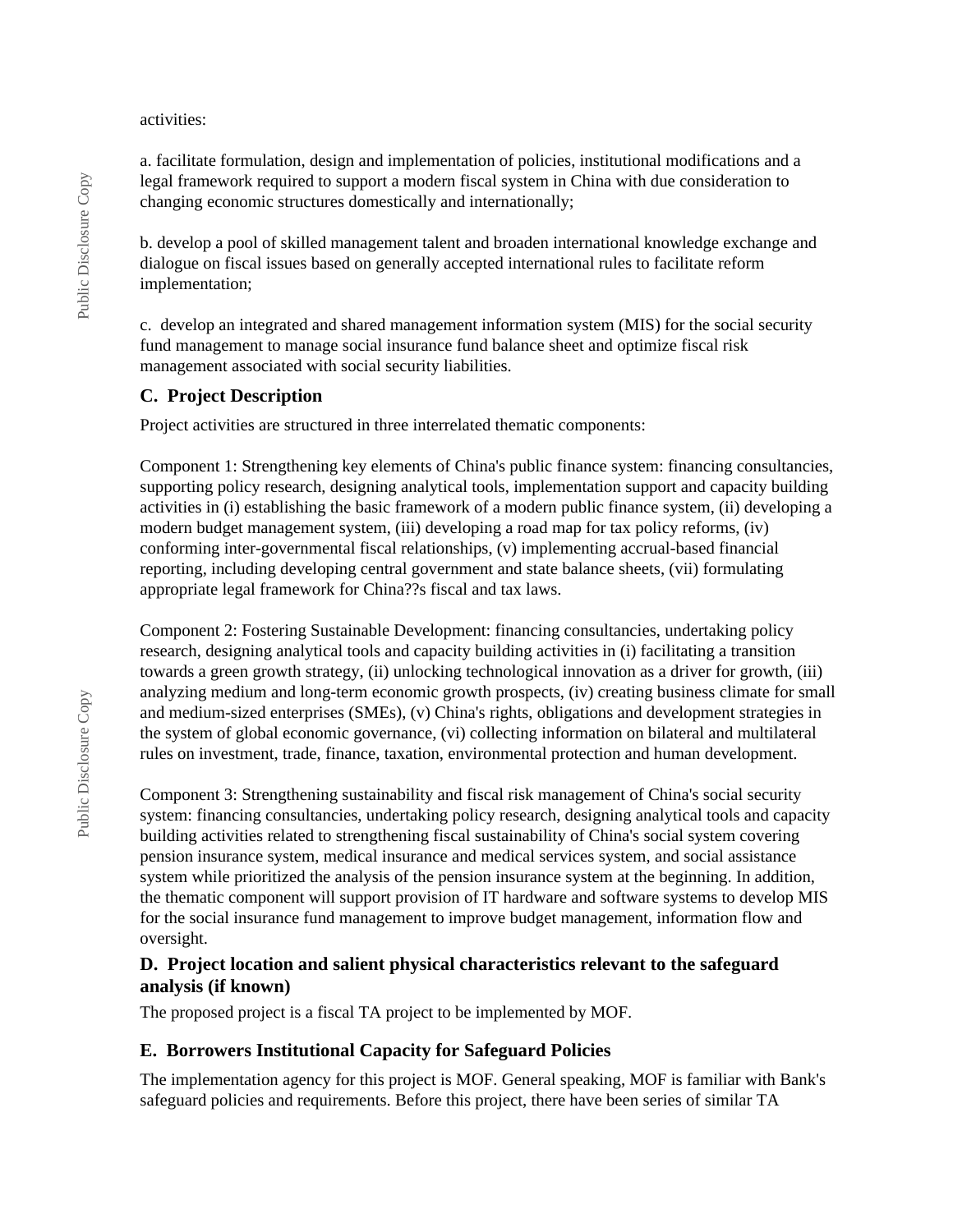projects conducted successfully and there were no outstanding safeguards issues found during project implementation.

# **F. Environmental and Social Safeguards Specialists on the Team**

Aimin Hao (GSURR)

# **II. SAFEGUARD POLICIES THAT MIGHT APPLY**

| <b>Safeguard Policies</b>                        | <b>Triggered?</b> | <b>Explanation (Optional)</b>                                                                                                                                                                                                                                                                                                                                                                                                                                                 |
|--------------------------------------------------|-------------------|-------------------------------------------------------------------------------------------------------------------------------------------------------------------------------------------------------------------------------------------------------------------------------------------------------------------------------------------------------------------------------------------------------------------------------------------------------------------------------|
| <b>Environmental Assessment</b><br>OP/BP 4.01    | N <sub>o</sub>    | The proposed project is a fiscal TA project and main<br>project activities are policy research and institutional<br>Capacity building.<br>The project will not finance any civil works, nor any<br>TA such as feasibility studies which may lead to<br>future investments. The project likely has minimal or<br>no adverse environmental impacts. As such it is<br>classified as a Category C project. Beyond screening,<br>no further EA action is required for the project. |
| Natural Habitats OP/BP 4.04                      | No                | The project does not have the potential to cause<br>significant conversion (loss) or degradation of<br>natural habitats, whether directly (through<br>construction) or indirectly (through human activities<br>induced by the project).                                                                                                                                                                                                                                       |
| Forests OP/BP 4.36                               | No                | The project will not have impacts on the health and<br>quality of forests, nor affect the rights and welfare of<br>people and their level of dependence upon or<br>interaction with forests, nor aim to bring about<br>changes in the management, protection, or utilization<br>of natural forest or plantations.                                                                                                                                                             |
| Pest Management OP 4.09                          | N <sub>o</sub>    | The project will not include any procurement of<br>pesticides or pesticide application equipment; nor<br>introduce any new pest management practices, or<br>expand/alter existing pest management practices; nor<br>lead to substantially increased pesticide use and<br>subsequent environmental and health risks.                                                                                                                                                           |
| <b>Physical Cultural Resources</b><br>OP/BP 4.11 | N <sub>o</sub>    | The project will not have impacts on physical<br>cultural resources, or designed to support the<br>management or conservation of physical cultural<br>resources.                                                                                                                                                                                                                                                                                                              |
| Indigenous Peoples OP/BP<br>4.10                 | No                | The project will focus on national level research and<br>capacity building activities, and will contribute to<br>holistic fiscal policy making serving the general<br>public. No ethnic minority issues will be specifically<br>related. No ethnic minority group presence identified.                                                                                                                                                                                        |
| Involuntary Resettlement OP/<br>BP 4.12          | N <sub>o</sub>    | Project activities are limited to national level<br>research and capacity building, and will not finance                                                                                                                                                                                                                                                                                                                                                                      |